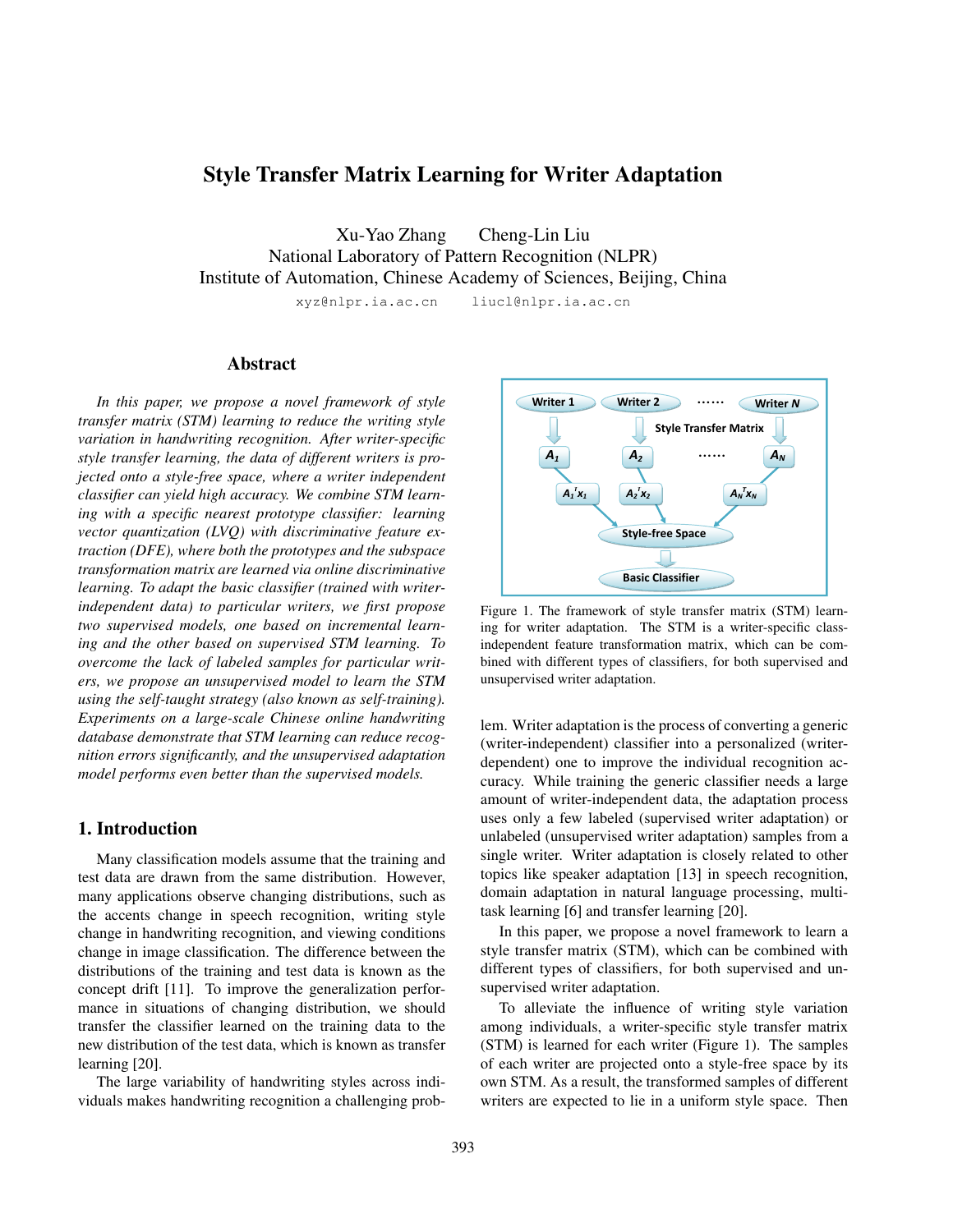we can use a style-free classifier on the transformed data for high accuracy classification. To get a balance between style transfer and non-transfer, we pose a regularization term to constrain the change of the STM from the identity matrix, which can avoid over-transfer. Depending on whether the new adaptation samples for STM learning are labeled or not, we propose two models to supervised STM learning and unsupervised STM learning, respectively.

We combine our STM learning strategy with an efficient nearest prototype classifier called DFE+LVQ: learning vector quantization (LVQ) with discriminative feature extraction (DFE). Nearest prototype classifier is a good choice for classification of large category set, and yields high accuracy via discriminative prototype learning and DFE. Our experiments demonstrate the effectiveness of STM learning to improve the accuracy of DFE+LVQ.

The rest of this paper is organized as follows. Section 2 gives a brief review of related works; Section 3 introduces the basic DFE+LVQ classifier and Section 4 introduces writer adaptation using DFE+LVQ based on online learning; Section 5 describes the proposed framework of style transfer matrix (STM) learning; Section 6 specifies the STM to supervised and unsupervised writer adaptation; Section 7 presents our experimental results on Chinese online handwriting recognition and Section 8 offers concluding remarks.

### 2. Related Works

The methods of writer adaptation can be divided into two main categories: supervised writer adaptation and unsupervised writer adaptation.

There have been many works of supervised writer adaptation, which can be summarized into four main categories.

- Writer-specific class-independent feature transformation learning. For example, maximum likelihood linear regression (MLLR) estimates a regression matrix to maximize the likelihood on the adaptation data, and then the means of the Gaussians in the HMM (hidden Markov model) are re-estimated by transformation with the regression matrix. MLLR was firstly proposed for speaker adaptation [13], and has been used for writer adaptation as well [2, 24]. Another example is the incremental learning of Fisher linear discriminant analysis (ILDA) [10], where the LDA transformation matrix is updated with the new labeled samples, and then a nearest class mean classifier is used for classification.
- Incremental or online classifier learning. For neural network adaptation, Matic et al. proposed to retrain the last layer of a 5-layer time delay neural network by one-vs-all linear SVM [18]. Platt and Matic place an output adaptation module of radial basis function

(RBF) network on the top of a standard neural networks for writer adaptation [19]. For SVM adaptation, Kienzle and Chellapilla apply a biased regularization (a tradeoff between the new classifier and the original one) to retrain the classifier using the new writer-specific data [12]. Vuori and Korkeakoulu propose three methods for template classifier adaptation: adding new prototypes, reshaping existing prototypes and inactivating poorly performing prototypes [26].

- Multiple classifier systems. An example is the combination of a writer-dependent recognizer with a writerindependent one [14].
- Writer style clustering. By grouping the writing styles into different clusters [5, 23], different classifiers can be trained corresponding to different style clusters.

Unsupervised writer adaptation is closely related to semi-supervised transfer learning. In this situation, we should learn from both the writer-independent labeled data and writer-dependent unlabeled data, and style transfer exists between the two datasets. There have not been many works in this direction. Ball and Srihari use a self-training strategy for HMM model retraining for handwriting recognition [4], and Frinken and Bunke use self-training for adapting a neural network classifier for handwritten words and sentence recognition [8]. A related method is called field classification [25] [27], which learns the style context (inter-pattern style dependence) in a group of patterns. By utilizing style consistency, classifying groups (or fields) of patterns is often more accurate than classifying single patterns.

The above supervised adaptation methods do not apply to unsupervised situation very well, while the unsupervised adaptation methods (e.g. self-training for HMM and neural network) were designed for specific classifiers. For Chinese handwriting recognition of large category set, other types of classifiers are more suitable. For the transformation based methods, ILDA is a supervised method only suitable for incremental training of LDA; and MLLR is designed for probabilistic models like Gaussians in HMM, and there is no strategy (like regularization) to avoid over-transfer in MLLR.

There has not been a general framework for writer adaptation of different classifiers. In this paper, the proposed style transfer matrix (STM) is a writer-specific classindependent feature transformation matrix, which can be combined with different types of classifiers, for either supervised or unsupervised writer adaptation.

# 3. DFE+LVQ Classifier

We use an efficient nearest prototype classifier, DFE+LVQ, for large category set Chinese character recog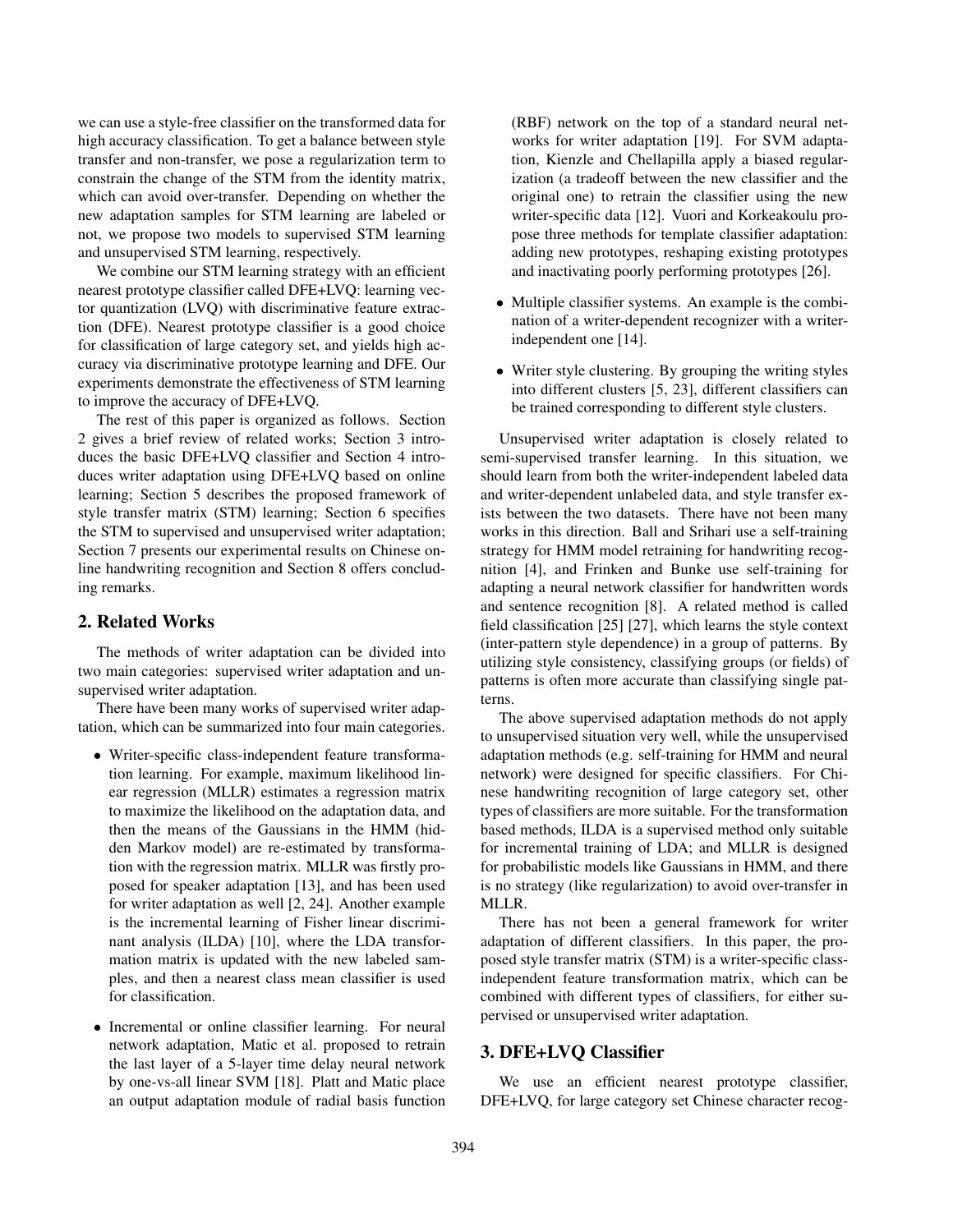nition. The nearest prototype classifier has few prototypes for each class and is therefore efficient in computation. And via discriminative prototype learning and feature extraction (dimensionality reduction), the nearest prototype classifier can yield high classification accuracy. Discriminative feature extraction (DFE) [1] is different from the popular linear feature extraction methods (e.g. PCA, LDA, ICA, NMF, LPP, etc.) in that the feature subspace parameters are jointly trained with the classifier parameters to optimize a classification objective. Combining DFE with prototype learning by learning vector quantization (LVQ) has yielded high accuracies in character recognition [15].

The DFE+LVQ classifier learns a feature subspace and class prototypes on the subspace simultaneously. Given a dataset  $\{x_i, y_i\}_{i=1}^N$ , where  $x_i \in \mathbb{R}^d$  and  $y_i \in \{1, \cdots, C\}$  $(C$  is the number of classes), the task is to learn a feature transformation matrix  $W \in \mathbb{R}^{d \times d'}$  ( $d' < d$ ) and prototypes  ${m_k, y_k}_{k=1}^K$ , where  $m_k \in \mathbb{R}^{d'}$  and  $y_k \in \{1, \cdots, C\}$ . The decision rule in classifying a test sample  $x \in \mathbb{R}^d$  is that: assigning x to class  $y_{k_0}$  (the label of  $m_{k_0}$ ), where

$$
k_0 = \arg\min_{k=1}^K \left\| W^T x - m_k \right\|_2^2.
$$
 (1)

For discriminative learning of feature transformation matrix and classifier parameters, a loss function  $\ell(\mu)$  is defined based on a misclassification measure  $\mu(x)$ , and the empirical loss on training data is minimized using stochastic gradient descent.

For a sample  $x_i$ , let

+ denotes arg 
$$
\min_{k: y_k = y_i} ||W^T x_i - m_k||_2^2
$$
,  
\n- denotes arg  $\min_{k: y_k \neq y_i} ||W^T x_i - m_k||_2^2$ ,  
\n $d_+(x_i) = ||W^T x_i - m_+||_2^2$ ,  
\n $d_-(x_i) = ||W^T x_i - m_-||_2^2$ ,  
\n(2)

which mean that  $+$  is the nearest genuine prototype (from the labeled class of  $x_i$ ), and  $-$  is the nearest rival prototype (from negative classes). Following the generalized LVQ (GLVQ) method [21], a normalized misclassification measure is defined as

$$
\mu(x_i) = \frac{d_+(x_i) - d_-(x_i)}{d_+(x_i) + d_-(x_i)}.
$$
\n(3)

It is easy to see that  $x_i$  is misclassified when  $\mu(x_i) > 0$ and correctly classified when  $\mu(x_i) < 0$ . The normalized misclassification measure  $\mu(x_i)$  is ranged in [-1, +1], and functions like a normalized margin. It has recently been used for kernel classifier learning as well [22].

Based on the normalized misclassification measure, we adopt a convex loss function which has been widely used in logistic regression [3] and recently for prototype learning [9]. This method approximates the posterior probability of genuine class by sigmoidal function:

$$
P(y_i|x_i) = \frac{1}{1 + e^{\xi \mu(x_i)}},
$$
\n(4)

where the scaling parameter  $\xi$  can be set to 1 in the case of normalized misclassification measure. Then maximizing the posterior likelihood max  $\prod_{i=1}^{N} P(y_i | x_i)$  is equal to  $\min \sum_{i=1}^{N} -\log P(y_i|x_i)$ . This defines the loss function as

$$
\ell(x_i) = -\log P(y_i|x_i) = \log(1 + e^{\xi \mu(x_i)}).
$$
 (5)

This loss function is a differentiable convex function of misclassification measure  $\mu(x_i)$ , and it's curve shape is close to the hinge loss. The learning objective is to minimize the empirical loss on all training samples:

$$
\min_{W, m_1, \cdots, m_K} \sum_{i=1}^{N} \ell(x_i).
$$
 (6)

By stochastic gradient descent, the feature transformation matrix and prototypes are updated iteratively on the coming sample  $x_t$ :

$$
W^{t+1} = W^t - \eta_t \frac{\partial \ell(x_t)}{\partial W},
$$
  
\n
$$
m^{t+1} = m^t - \eta_t \frac{\partial \ell(x_t)}{\partial m},
$$
\n(7)

here we omit the subscript of m for simplification, and  $\eta_t$ is the learning rate. We can use LDA or random projection to initialize W and k-means to initialize  $m_k, k = 1, \dots, K$ (i.e. the initial prototypes of each class are the cluster centers of class-wise training data).

#### 4. Online Learning for Adaptation

To adapt the basic DFE+LVQ classifier (trained with writer-independent data) to particular writers, we may have labeled samples  $\{x_j, y_j\}_{j=1}^L$  from a particular writer. A simple method is to retrain the parameters on the newly coming writer-specific data. Since the training process of DFE+LVQ is already in an online fashion, it is straightforward for adaptation. We can simply re-train the classifier based on (7) using the writer-specific data  $\{x_j, y_j\}_{j=1}^L$ . To balance the confidence between the initial writerindependent data and the additional writer-specific data, we can set a much smaller learning rate  $(\eta' << \eta)$  in the adaptation process. We call this method "online adaptation LVQ  $(on-LVO)$ ".

Although on-LVQ is simple and straightforward, it needs a large number of writer-specific labeled samples to achieve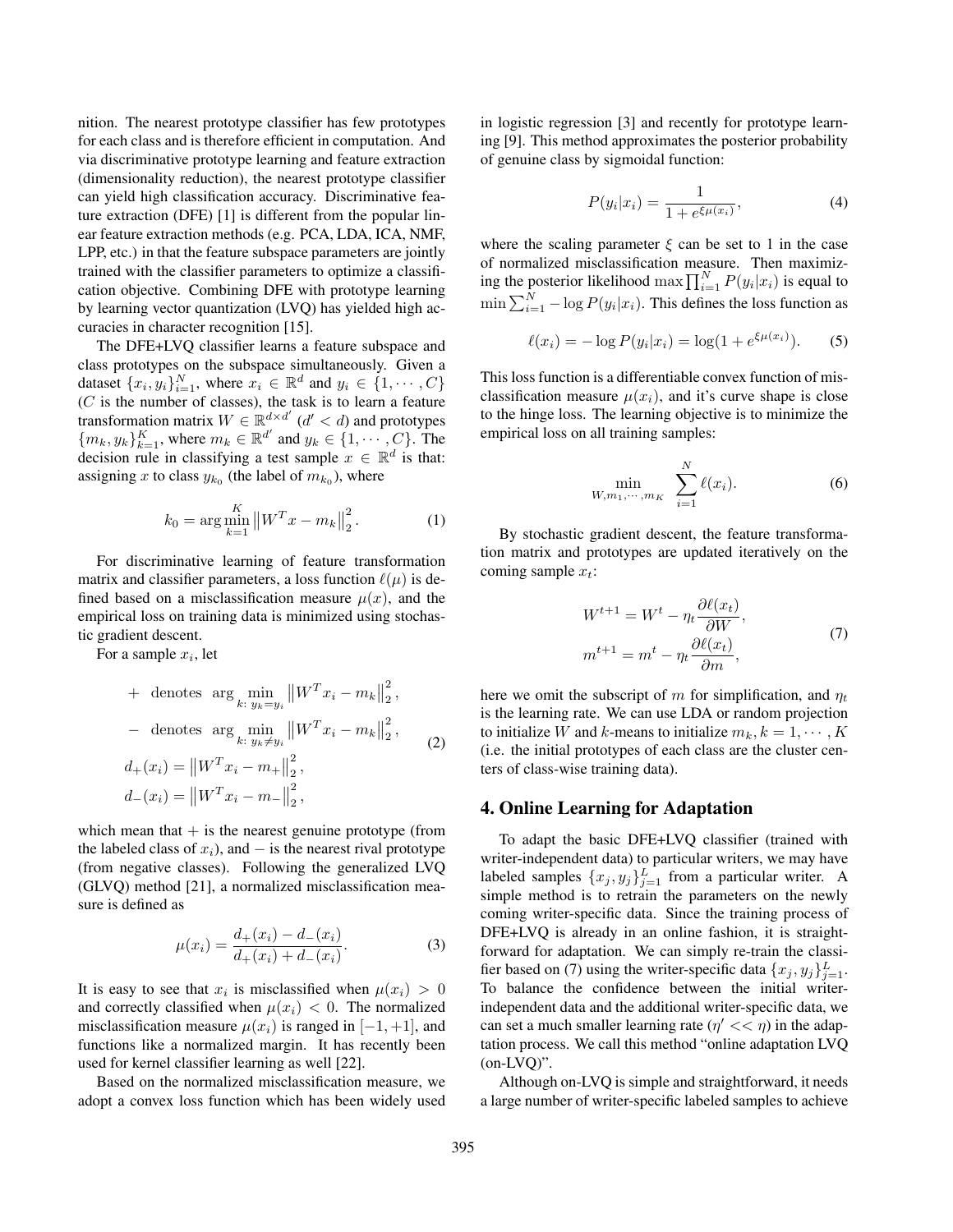stable performance. Very often, we have only a small number of labeled samples (not covering all classes). In extreme case, we may have no labeled samples for a particular writer, but instead, a lot of unlabeled samples are available. How to make full use of these unlabeled samples is known as unsupervised writer adaptation. In the following, we propose a novel quick and efficient style transfer matrix learning framework to handle the problem of lack of labeled samples in adaptation, which can be adopted for both supervised and unsupervised adaptation.

# 5. Style Transfer Matrix Learning

The objective of style transfer matrix learning is to map a point set from a source domain to a target domain. Suppose we have a target point set  $T = \{t_j \in \mathbb{R}^D \mid j = 1, \cdots, M\}.$ Because of the style variation during handwriting generation, the target point set  $T$  is changed to a source point set  $S = \{s_j \in \mathbb{R}^D \mid j = 1, \cdots, M\}$ . This change is also known as concept drift. To model this change, we have the one-to-one correspondence between the points in S and T. Suppose  $t_j$  is transformed to  $s_j$  with confidence  $f_j \in [0, 1]$ . Now we want to learn the inverse transformation function to transform  $S$  back to  $T$ . For simplification, we assume that the inverse style transformation between  $S$  and  $T$  is linear, which can embrace rotation, scaling and shear transformation.

The style transfer matrix (STM)  $A \in \mathbb{R}^{D \times D}$  can be learned form the correspondence between  $S$  and  $T$  by minimizing the weighted squared error:

$$
\min_{A \in \mathbb{R}^{D \times D}} \sum_{j=1}^{M} f_j \|A^T s_j - t_j\|_2^2.
$$
 (8)

In the case of identical points in  $S$  and  $T$ , which means no style change, we obtain a STM  $A = I$  (*I* is the identity matrix). When  $S$  and  $T$  are different, in order to obtain better generalization performance, we can also add a regularization term to avoid over-transfer. This is to constrain the deviation of A from the identity matrix:

$$
\min_{A \in \mathbb{R}^{D \times D}} \sum_{j=1}^{M} f_j \|A^T s_j - t_j\|_2^2 + \beta \|A^T - I\|_F^2. \tag{9}
$$

This is a multiple regression model with a biased regularization. In this formulation, the computation of  $A$  is a quadratic programming problem, and has a closed-form solution:

$$
A^{T} = \left[\sum_{j=1}^{M} f_{j} t_{j} s_{j}^{T} + \beta I\right] \left[\sum_{j=1}^{M} f_{j} s_{j} s_{j}^{T} + \beta I\right]^{-1}.
$$
 (10)

Since a identity matrix is added to the second term on the right hand of the equation, it is always invertible.

The hyper-parameter  $\beta$  acts as a tradeoff between transfer and non-transfer. A large value of  $\beta$  results in a matrix close to the identity matrix in favor of non-transfer, and a small value of  $\beta$  will lead to over-transfer which may deteriorate the generalization performance. Considering the influence of data scaling, we suggest to set  $\beta$  as

$$
\beta = \frac{\tilde{\beta}}{2D} \left[ ||\text{diag}(\sum_{j=1}^{M} f_j s_j s_j^T) ||_1 + ||\text{diag}(\sum_{j=1}^{M} f_j t_j s_j^T) ||_1 \right],
$$
\n(11)

where  $\tilde{\beta}$  can be selected from [0, 3] effectively via crossvalidation or other methods.

# 6. Adaptation Based on STM

The proposed STM model can be combined with many different types of classifiers. The key problem is how to define the source point set  $S$ , the target point set  $T$ , and the corresponding confidence  $f_j$ . For handwriting recognition, we can define the source point set as the writer-specific data, and the target point set as some corresponding parameters in the basic classifier (trained with writer-independent data). In this way, we can learn a style transfer matrix to transform the writer-specific data toward writer-independent style, while the basic classifier needs no change to classify the transformed data. Specifically, we combine the STM model with the DFE+LVQ classifier for both supervised and unsupervised adaptation.

#### 6.1. Supervised Adaptation

For supervised adaptation, we have extra labeled samples (adaptation samples)  $\{x_j, y_j\}_{j=1}^L$  from a particular writer. In this situation, the source point set is defined as the projected data of adaptation samples onto the DFE subspace:

$$
S = \{ s_j = W^T x_j \mid j = 1, \cdots, L \}, \quad (12)
$$

and the target point set is defined as the set of the corresponding genuine prototypes in the DFE subspace:

$$
T = \left\{ t_j = m_{k_j} \mid k_j = \arg \min_{k: y_k = y_j} \left\| W^T x_j - m_k \right\|_2^2 \right\}. \tag{13}
$$

Now that the class labels of adaptation samples are known, we simply set the correspondence confidence  $f_j = 1, \forall j$ , since all the labeled samples are provided by the particular writer with high confidence.

Based on the above definitions of source and target point sets, we can learn a style transform matrix (STM) A according to equation (10). On obtaining  $A$ , the feature transformation matrix in the DFE+LVQ classifier is adapted to

$$
W_{\text{new}} = W \cdot A,\tag{14}
$$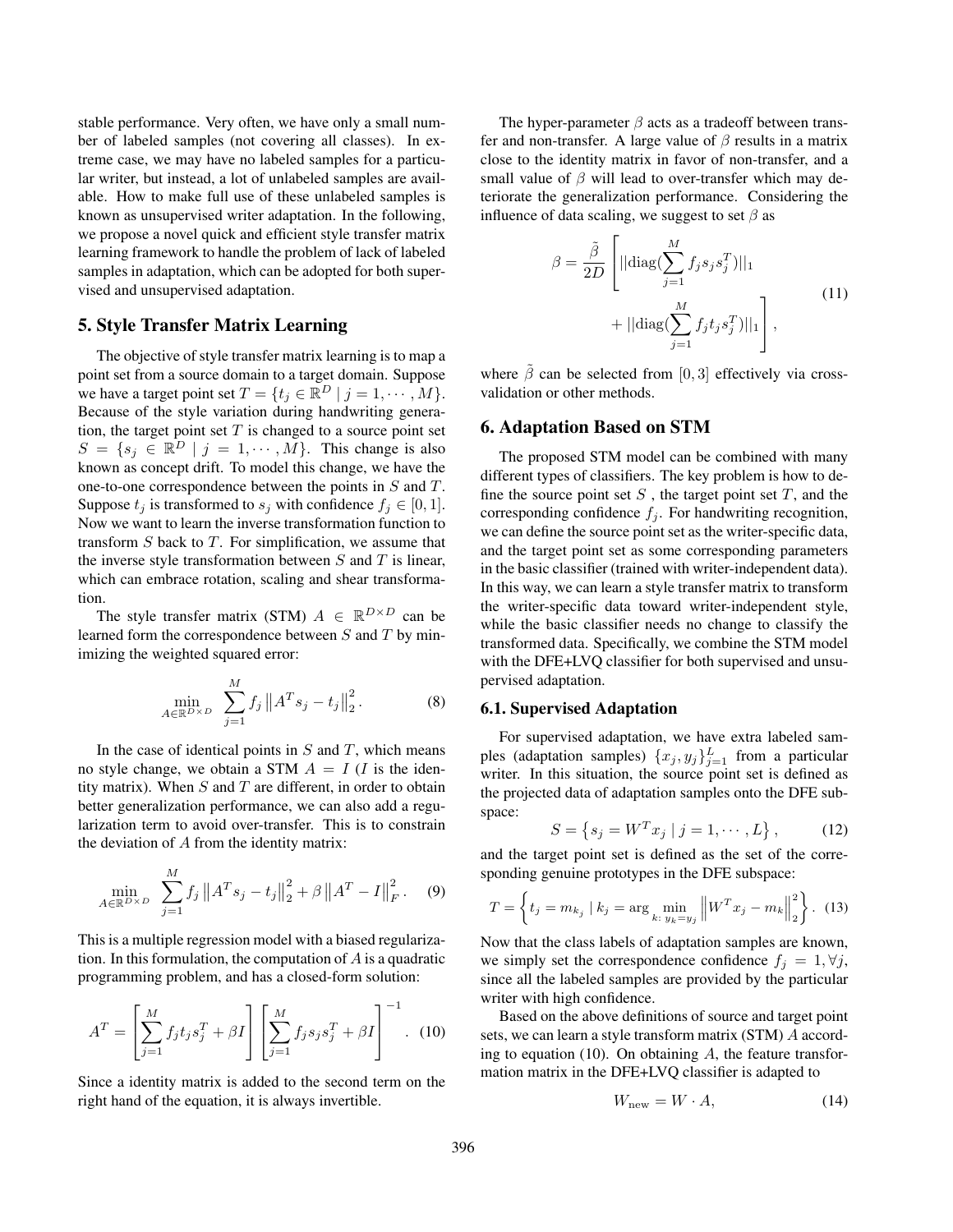Algorithm 1 *u-STM*

1: **Input:** unlabeled dataset  $\{x_j\}_{j=1}^U$ generic DFE+LVQ model  $\{W, m_k\}$ hyper-parameter  $\beta$ 

- 2: repeat
- 3: Classify each sample to get the label (1)
- 4: Set up the source and target point set (12)(13)
- 5: Calculate the correspondence confidence (15)
- 6: Learn a style transfer matrix  $A(10)$
- 7: Update the transformation matrix (14)
- 8: until convergence or exceeding a pre-defined iteration number
- 9: Return: the adapted DFE+LVQ classifier

and the decision rule in equation (1) is used to classify new samples from this particular writer. This adaptation process is very fast, and we do not need a large number of labeled samples to cover all the classes, because A is classindependent and the change of  $W$  will spread its influence to all the classes. What's more, the adaptation model based on STM will not affect other un-adapted writers, because we can simply set the style transfer matrix as  $A = I$  for all the other writers. We call this model "adaptation based on supervised style transfer matrix (s-STM)".

#### 6.2. Unsupervised Adaptation

For unsupervised adaptation, we only need some unlabeled samples  $\{x_j\}_{j=1}^U$  from a particular writer. We adopt a self-taught strategy (also known as self-training) to learn the style transfer matrix. We first deduce the label  $y_i$  of each sample using the old classifier, and then update the transformation matrix in the DFE+LVQ model based on STM learning using the method for supervised adaptation (equations (12,13,14)). On the updated model, the unlabeled samples are re-classified. This process repeats until convergence (stability of labels) or when a pre-defined maximum number of iterations reaches. We call this model "adaptation based on unsupervised style transfer matrix (u-STM)".

A major difference from supervised adaptation is that we can not set the corresponding confidence  $f_i = 1$  for unlabeled samples, because the labels assigned by the old classifier are not reliable. So, we set the confidence as the posterior class probabilities approximated by soft-max:

$$
f_j = \frac{e^{-\tau d_{y_j}(x_j)}}{\sum_{c=1}^C e^{-\tau d_c(x_j)}}, \quad \tau = \frac{N}{\sum_{i=1}^N d_{y_i}(x_i)},\tag{15}
$$

where  $d_c(x_j) = \min_{k: y_k = c} ||W^T x_j - m_k||$ 2  $\frac{2}{2}$ , and the scaling hyper-parameter  $\tau$  is estimated as the reciprocal of the average within-class distance from the original training dataset. The complete algorithm for the u-STM model is listed in Algorithm 1.

# 7. Experiments

We used a new online handwritten Chinese character database CASIA-OLHWDB [17] to evaluate the performance of our adaptation models. Specifically, we used the datasets OLHWDB1.1 (isolated characters) and OLH-WDB2.1 (handwritten texts), both containing samples of 300 writers (denotes as 1001-1300). Different writers have great handwriting style variations (Figure 2), therefor writer adaptation is necessary and effective.

| 獎拔哎咳哀    | 恢 散 岁 唆 哀        |
|----------|------------------|
| 碍爱险鞍氨    | <b>碍 爱 隘 鹳 勃</b> |
| 朘案 肮昂 盎  | 脱氧肋昂噬            |
| 傲奧 懊 澳 芭 | 微更 快奥 苞          |
| 八病巴拔跋    | 八疤包拔做            |
| (a)      | (b)              |

Figure 2. Different handwriting styles of two writers (a) and (b).

We consider a classification problem of 3,755 classes (level-1 set of GB2312-80). For each writer, we denote the isolated characters as  $D_1$  and the text data as  $D_2$ . And for each writer,  $D_1$  contains 3,755 character samples (one per class), and  $D_2$  contains about 1,200 (variable depending on text templates) characters segmented from five pages of handwritten texts.

For representing a character sample, we use a benchmark feature extraction method [16]: 8-direction histogram feature extraction combined with pseudo 2D bi-moment normalization (P2DBMN). We also add the direction values of off-strokes (pen lifts) to real strokes with a weight of 0.5 [7]. The feature dimensionality is 512.

The writer-independent DFE+LVQ classifier was trained using the isolated character data  $D_1$  of 240 writers (no.1001-1240), where we set the DFE subspace dimensionality as  $d' = 150$  and use one prototype per class. We evaluate the basic classifier and adaptation models on the isolated character data  $D_1$  and text data  $D_2$  of the remaining 60 writers (no.1241-1300).

#### 7.1. Supervised Adaptation on Isolated Characters

To evaluate the performance of supervised adaptation on isolated characters, we partitioned  $D_1$  of each writer randomly into two equal subsets (Table 1):  $D_1^a$  for adaptation

|          | supervised     | unsupervised |          |  |  |
|----------|----------------|--------------|----------|--|--|
|          | adaptation set | test set     | test set |  |  |
| isolated |                |              |          |  |  |
| text     |                |              |          |  |  |

Table 1. The partition of dataset for supervised and unsupervised adaptation, on the isolated characters and the text data.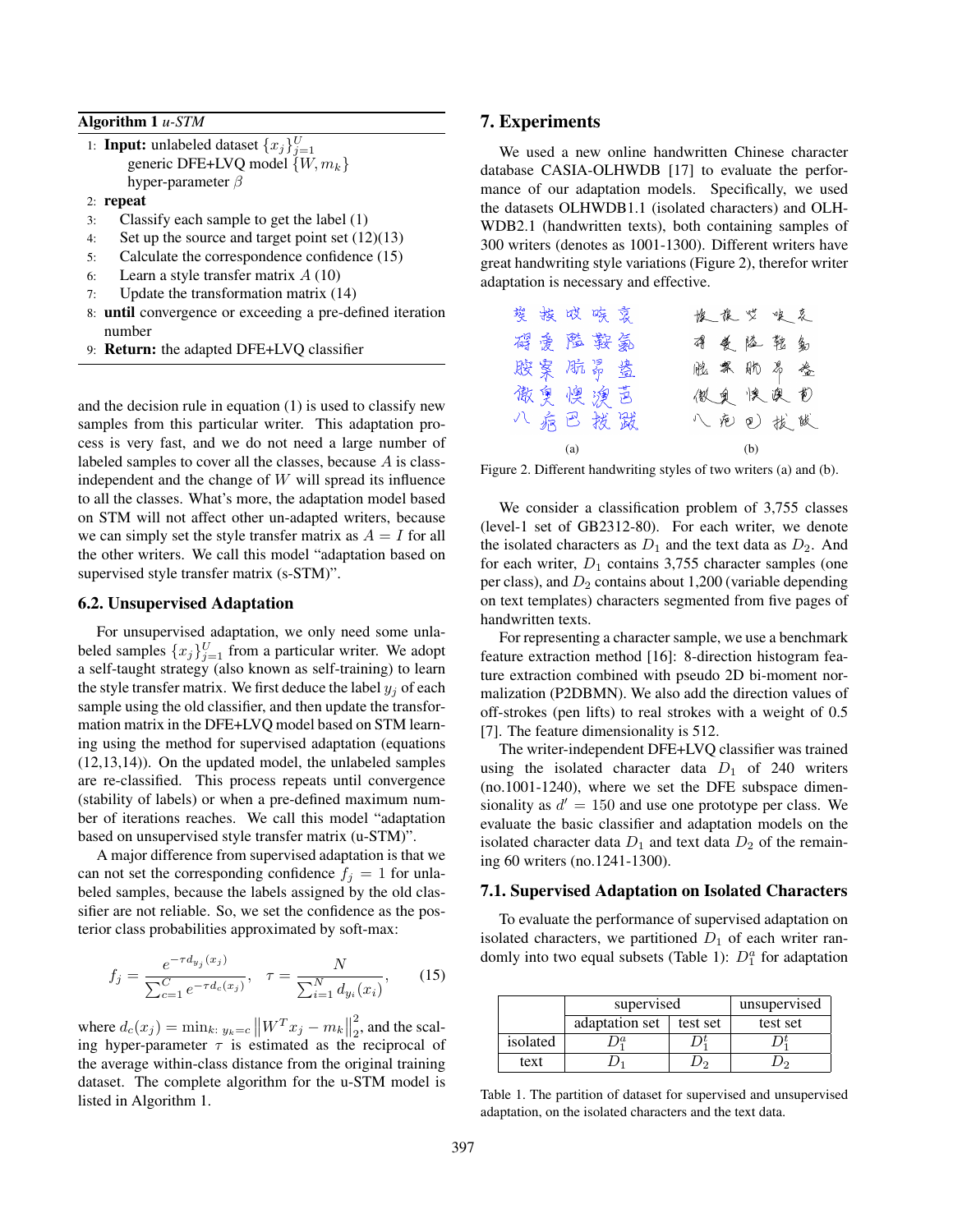| isolated characters |         |        |       |       | text data |         |        |       |       |           |
|---------------------|---------|--------|-------|-------|-----------|---------|--------|-------|-------|-----------|
| Writer no.          | DFE+LVO | on-LVQ | s-STM | u-STM | reduction | DFE+LVO | on-LVQ | s-STM | u-STM | reduction |
| 1241                | 5.27    | 4.58   | 3.94  | 3.89  | 26.19     | 10.59   | 6.71   | 7.68  | 5.83  | 44.95     |
| 1242                | 42.81   | 42.97  | 41.85 | 43.35 | $-1.26$   | 44.17   | 40.50  | 43.87 | 41.67 | 5.66      |
| 1244                | 3.90    | 3.53   | 3.26  | 3.10  | 20.51     | 18.52   | 16.39  | 15.63 | 13.19 | 28.78     |
| 1249                | 11.73   | 10.83  | 10.29 | 10.40 | 11.34     | 21.55   | 17.09  | 22.21 | 18.33 | 14.94     |
| 1253                | 2.29    | 2.35   | 1.65  | 1.44  | 37.12     | 7.91    | 6.20   | 6.74  | 4.19  | 47.03     |
| 1255                | 5.06    | 4.42   | 3.78  | 3.67  | 27.47     | 14.23   | 7.95   | 10.37 | 8.40  | 40.97     |
| 1256                | 31.78   | 28.43  | 30.00 | 30.65 | 3.56      | 47.05   | 43.60  | 45.54 | 46.21 | 1.79      |
| 1258                | 3.75    | 3.11   | 3.11  | 2.04  | 45.60     | 5.43    | 3.45   | 4.70  | 3.60  | 33.70     |
| 1259                | 12.42   | 10.76  | 10.92 | 9.80  | 21.10     | 29.55   | 19.44  | 22.39 | 19.28 | 34.75     |
| 1261                | 30.31   | 24.92  | 25.83 | 25.67 | 15.31     | 38.38   | 18.52  | 27.44 | 29.55 | 23.01     |
| 1274                | 4.83    | 4.94   | 4.24  | 4.35  | 9.94      | 2.62    | 2.10   | 2.10  | 1.20  | 54.20     |
| 1277                | 16.28   | 14.47  | 13.93 | 13.77 | 15.42     | 17.80   | 12.85  | 14.88 | 11.71 | 34.21     |
| 1278                | 6.05    | 5.46   | 5.52  | 5.25  | 13.22     | 8.81    | 6.71   | 6.71  | 5.29  | 39.95     |
| 1284                | 6.75    | 6.00   | 5.73  | 5.20  | 22.96     | 18.88   | 16.87  | 16.21 | 12.49 | 33.85     |
| 1285                | 10.23   | 8.90   | 8.58  | 9.06  | 11.44     | 21.86   | 17.41  | 18.28 | 16.54 | 24.34     |
| 1286                | 8.20    | 7.51   | 8.52  | 8.09  | 1.34      | 15.88   | 15.16  | 14.84 | 9.34  | 41.18     |
| 1289                | 27.92   | 23.01  | 23.97 | 23.87 | 14.51     | 31.78   | 18.95  | 24.42 | 24.85 | 21.81     |
| 1291                | 9.16    | 8.90   | 9.00  | 8.26  | 9.83      | 6.13    | 5.52   | 5.67  | 4.67  | 23.82     |
| 1295                | 6.88    | 6.45   | 6.29  | 5.81  | 15.55     | 8.93    | 7.07   | 8.04  | 5.73  | 35.83     |
| 1299                | 7.12    | 6.69   | 6.75  | 6.69  | 6.04      | 10.90   | 7.80   | 8.47  | 6.54  | 40.00     |
| average             | 10.56   | 9.86   | 9.76  | 9.58  | 9.30      | 16.39   | 13.07  | 14.55 | 12.64 | 22.87     |

Table 2. Error rates (%) of DFE+LVQ classifier and adaptation models on isolated characters and text data.

and  $D_1^t$  for testing. For each of the 60 writers, the on-LVQ and s-STM models were trained on  $D_1^a$  and the performance was evaluated on  $D_1^t$ .

Table  $2<sup>1</sup>$  show the error rates of representative writers and average error rates over 60 writers. The 2-6th columns show the results of isolated character recognition, with the 2nd column for the basic writer-independent classifier (initial error rates), the 3-5th columns for adaptation by on-LVQ, s-STM and u-STM, and the 6th column for the error reduction percentage of u-STM compared to the initial rates. The results of unsupervised adaptation will be detailed in Section 7.3.

From the results in the 3th and 4th columns of Table 2, we can see that both on-LVQ and s-STM can reduce the initial error rate for most writers. The supervised adaptation mode s-STM performs a little better than the online learning model on-LVQ on isolated characters, but the difference between them is not significant.

For each writer, there was only one sample per class in  $D_1$  and we randomly partitioned them into two equal subsets  $\{D_1^a, D_1^t\}$ , so the adaptation data and the test data were from completely different classes. In this situation, we can affirm that the improvement were resulted from the style information of the writers, which is independent of classes.

#### 7.2. Supervised Adaptation on Text Data

The characters in handwritten texts are more cursive because people write more fluently in the context of natural

language. Hence, the style change from isolated characters to texts is more significant, and we expect that writer adaptation of classifier can produce greater improvement for character recognition in texts.

In our experiments of supervised adaptation, we used for each of the 60 writers the data of  $D_1$  for adaptation and the data of  $D_2$  for testing (Table 1). In this case, the writerspecific data of  $D_1$  was not partitioned, and there is one sample per class for adaptation. The adaptation data was used to train the on-LVQ and s-STM models.

The test results are shown in the 8th and 9th columns of Table 2. We can see that both on-LVQ and s-STM can reduce the initial error rates more significantly than the experiments in Section 7.1. This is because handwritten text data has greater change of style from isolated characters. And the performance of the adaptation model s-STM is inferior to the online learning model on-LVQ in this case. This can be attributed to the large number of labeled adaptation samples (available for all classes) for online learning, which is critically dependent on the training sample size. We can expect even larger improvement for online learning when the adaptation dataset is increased.

### 7.3. Unsupervised Adaptation

For unsupervised adaptation on isolated characters, the u-STM model was trained and evaluated on  $D_1^t$  of each writer (Table 1), and the class labels of samples were not used in adaptation. The evaluation results thus can be fairly compared with that of supervised adaptation (section 7.1). In Table 2, we can see that the unsupervised adaptation model u-STM results in a lower error rate than the super-

<sup>1</sup>For lack of space, we only show the results of some representative writers here, and the average error rates are over all the 60 writers (no.1241-1300). The representative writers were selected to cover different interval of initial error rates.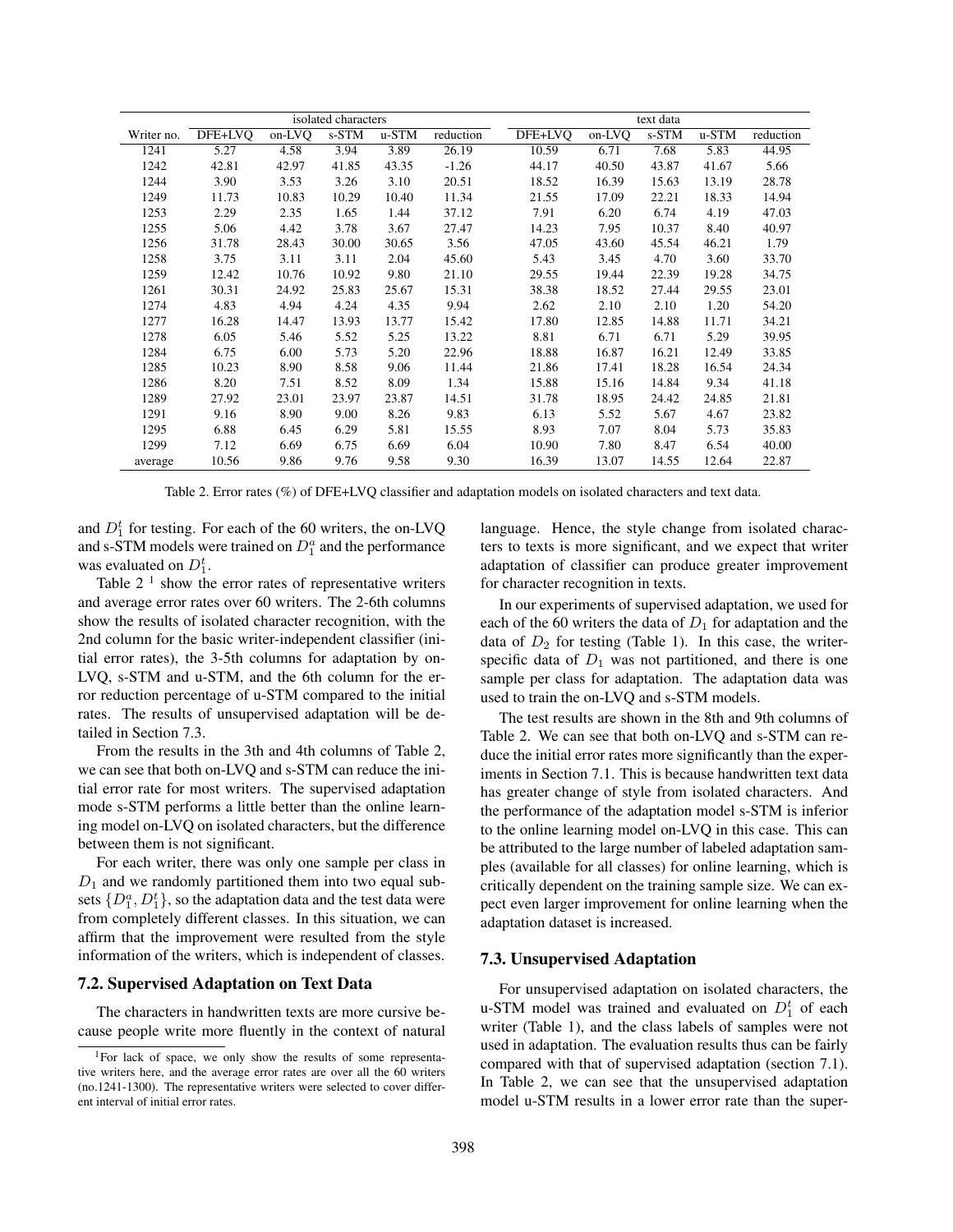vised adaptation models (on-LVQ, s-STM).

For unsupervised adaptation on text data, we directly adapted the u-STM model on the text data  $D_2$  (without the label information) for each of the 60 writers and evaluated on the same text data. The 10th column of Table 2 show that unsupervised adaptation on text data yields significantly lower error rate (average 12.64%) than supervised adaptation models. This is because the u-STM model was adapted directly on the text data (much like transductive learning), while the supervised models (on-LVQ, s-STM) were adapted on isolated character data and evaluated on text data.

|                    |         | Error reduction $(\% )$ |       |  |
|--------------------|---------|-------------------------|-------|--|
| Initial error rate | #writer | on-LVQ                  | u-STM |  |
| [0, 10]            | 17      | 23.71                   | 32.65 |  |
| [10, 15]           | 14      | 23.59                   | 30.25 |  |
| [15, 20]           | 12      | 19.34                   | 27.90 |  |
| [20, 25]           | 8       | 15.76                   | 17.83 |  |
| [25, 30]           | 5       | 14.99                   | 16.77 |  |
| >30                |         | 24.67                   | 11.83 |  |

Table 3. Error reduction rates on different partitions of writers.

We also compared the influences of different initial error rates on the unsupervised adaptation model (u-STM) and the supervised online learning model (on-LVQ). We partition the 60 writers into different groups according to the initial error rates of DFE+LVQ classifier. Table 3 shows that for the writers with initial error rates not very high ( $\langle 30\%$ ), the unsupervised model u-STM yields better performance than the supervised model on-LVQ. But for the writers with initial error rates over 30%, the supervised model on-LVQ performs better. The error rates of the basic DFE+LVQ, on-LVQ and u-STM models on the text data of 60 writers (no.1241-1300) are depicted in Figure 3, which shows again that the u-STM model is more suitable for "good" writers (those with lower initial error rates). Take for example the writer no.1274, the initial error rate 2.62% is already low, but is further reduced to 1.20% by u-STM. But for "bad" writers (those with higher initial error rates), on-LVQ performs better than u-STM (e.g. writer 1242, 1256). Low initial error rate is important for unsupervised adaptation because the adaptation process relies on the class labels assigned by the initial classifier.

#### 7.4. On Model Parameter Selection

A key problem in the style transfer matrix based models (s-STM, u-STM) is how to set the hype-parameters  $\beta$ , which acts as a balance between transfer and non-transfer. We suggest to set  $\beta$  via equation (11) and select  $\beta$  from [0, 3]. We evaluated the s-STM and u-STM models on the training dataset (writer 1001-1240) and selected the  $\beta$  with the best average performance. The selected  $\beta$  was fixed in



Figure 4. For adaptation on text data of writer no.1241, (a) error rates after adaptation with respect to  $\beta$ ; (b) the style transfer matrix with  $\tilde{\beta} = 0.25$ ; (c) the style transfer matrix with non-diagonal values multiplied by 10.

the experiments on writer  $1241-1300$ .<sup>2</sup> Take writer no.1241 as a example, Figure 4(a) shows the effects of different  $\hat{\beta}$ values, where  $\hat{\beta} = 0.25$  favors the u-STM model best. At this point, the style transfer matrix (STM) is shown in Figure 4(b). We can see that the learned STM is close to the identity matrix, which helps avoid over-transfer. In Figure 4(c), the non-diagonal values are amplified to show that the style information is well coded in the STM.

### 8. Conclusion

In this paper, we propose a novel model to learn a style transfer matrix (STM) for writer adaptation. Via the STM, we can transfer the character data of different writers into a style-free space, where we can reduce the classification error rates significantly using a writer-independent classifier. We combine the STM model with the efficient DFE+LVQ classifier, in both supervised and unsupervised fashion. Experiments of writer adaptation on online handwritten Chinese character data demonstrate the superiority of the unsupervised adaptation model u-STM, which even outperforms the supervised adaptation model (s-STM) and the supervised online learning model (on-LVQ). The framework of STM learning can be also applied to many other types of classifiers for adaptation when the source and target point sets are appropriately defined. Our future work will extend the STM model to the Bayesian classification model and kernel classifiers.

<sup>&</sup>lt;sup>2</sup>A better way is to choose  $\tilde{\beta}$  dynamically for different writers.